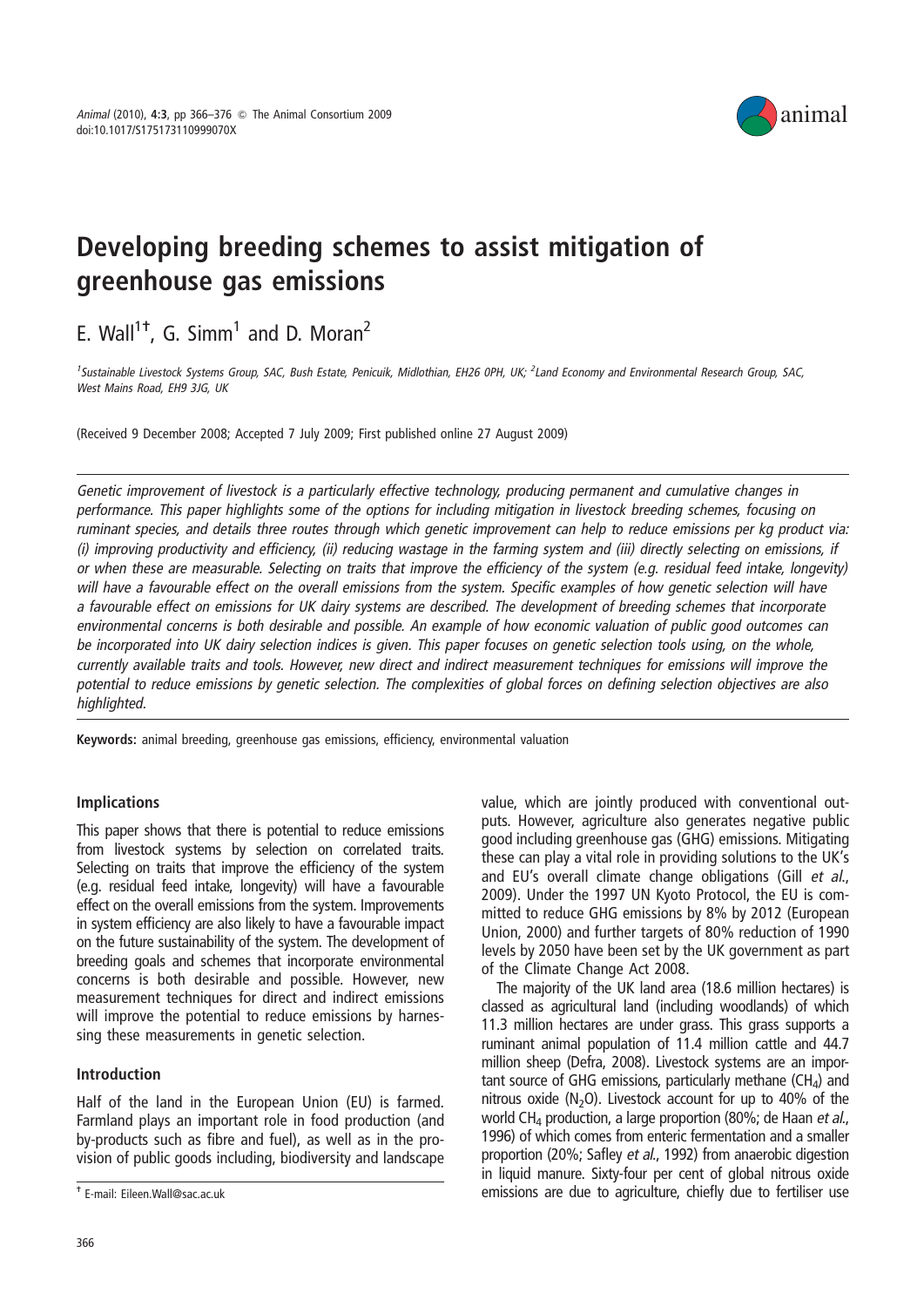(organic and inorganic). Both ruminant and monogastric species produce  $N_2O$  from manure management. Ruminant production (cattle and sheep) needs to consider both  $CH<sub>4</sub>$ and  $N_2O$ , whereas monogastric production (pigs and poultry) species are mainly concerned with  $N<sub>2</sub>O$  (and ammonia, NH<sub>3</sub>). Overall, N<sub>2</sub>O accounts for 7.9% of global anthropogenic GHG emissions and CH4 14.3% (International Panel for Climate Change (IPCC), 2007a).

There are many possible technical mitigation options for livestock systems. These could be delivered through improved livestock efficiency, converting more energy into weight gain and/or milk production, thereby reducing GHG emissions per unit product. Options include selection among or within breeds, selecting larger but faster growing breeds, or through manipulation of dietary regimes (Mosier et al., 1998; Schils et al., 2005; Hensen et al., 2006; Monteny et al., 2006; Jouany and Morgavi, 2007; Martin et al., 2009). The latter option could include adoption of zero grazing and higher concentrate feed usage, resulting in a greater reliance on housed systems. Dietary supplements could be used to improve the digestibility of feed. More careful management of waste products, for example, through improved (covered) slurry storage facilities, also offers potential emission savings (Amon et al., 2006).

Genetic improvement of livestock is a particularly costeffective technology, producing permanent and cumulative changes in performance. This paper highlights some of the options for including mitigation in livestock breeding schemes, focusing on ruminant species, and details three routes through which genetic improvement can help to reduce emissions per kg product:

- 1. Improved productivity and efficiency in the animal;
- 2. Reducing wastage (e.g. involuntary culling, empty reproductive cycles) at the herd or flock level; and
- 3. Direct response to selection on emissions, if or when these are measurable.

The paper also outlines methods for incorporating the environmental value of emissions mitigation into breeding schemes.

## Mitigation as a result of breeding for improved productivity and efficiency

Typically, selective breeding can achieve annual rates of response of between 1% and 3% of the mean in the trait (or index) under selection (see Simm et al. (2004) for a review). Selection for productivity and efficiency helps mitigate GHG production in two ways:

- <sup>&</sup>gt; Firstly, higher productivity generally leads to higher gross efficiency (converting feed into product) as a result of diluting the maintenance cost of the productive (and nonproductive) animals.
- Secondly, a given level of production (e.g. a national milk quota) can be achieved with fewer higher yielding animals and their followers.

Breeding schemes to mitigate greenhouse gas emissions



Figure 1 Effect of genotype X feed on methane production in first lactation Langhill lines of dairy cows.  $HFLF = high/low$  forage diet;  $C/S = control/select$  genetic groups.

An experimental example of the first phenomenon can be seen in the Langhill select and control lines of dairy cows. This herd has been selected for maximum production of kg milk fat plus protein (select group) or to remain at the UK national average for production (control group) and has been fed two diets of different energy density (high or low forage). In these data, the select group have been shown to have 17% higher yield per lactation, and a 14% higher gross efficiency (Veerkamp et al., 1995). Further studies of the data showed significant differences in how cows lost and regained body energy throughout lactation to support production resulting in the higher gross efficiency, with select group cows on the high forage diet losing the greatest amount of body lipid over three lactations (Coffey et al., 2004).

The data and analysis of Coffey et al. (2004) were used to estimate methane emissions of the groups of Langhill cows over the first lactation per unit of milk produced. Based on dry matter intake and energy of the diet, the amount of methane (kg) produced per cow per day of first lactation was calculated using the formula of Yan et al. (2000), which was then expressed as per kg of milk produced. Figure 1 shows that the control group on the high forage diet was estimated to produce the most methane per kg of milk while the select cows on the low forage diet was estimated to produce the least methane per kg of milk. Overall, the select group produced 21% less methane per kg of milk than control cows over the first lactation. This demonstrates that the high gross efficiency of the select group has a knock-on effect on reducing methane output per unit of product. However, it must be noted that the select group of cows achieve this higher efficiency by utilising body energy reserves to support lactation. Although utilising body reserves to support lactation has a favourable effect on methane emissions within the first lactation, it is likely that the longer term reliance on body energy reserves to support lactation will have a longer term unfavourable biological effect and impact on health, fertility and other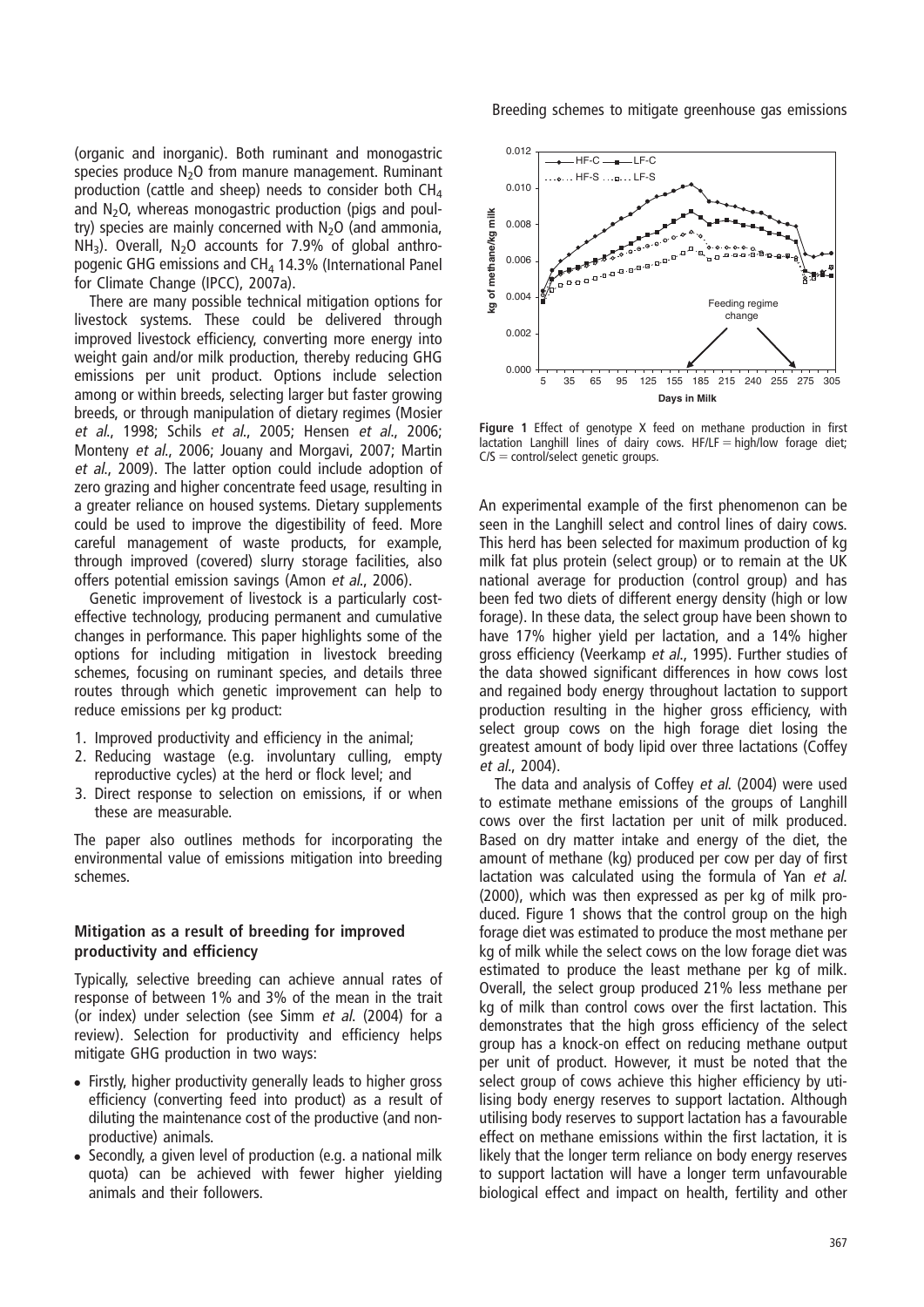'fitness' traits in the dairy cow (Friggens and Newbold, 2007; Garnsworthy et al., 2008). Poorer health and fitness in the dairy herd will affect overall systems emissions of GHG, as more followers will be required to maintain the herd size as more dairy cows may be culled involuntarily and need to be replaced. It should also be noted that predicting methane produced per animal does not take account of other GHGs produced by the dairy system (e.g.  $N_2$ O, CO<sub>2</sub>) or other processes out with the farm gate (e.g.  $CO<sub>2</sub>$  produced in the production of cereals and concentrates for the dairy diet) that may be considered in a broader life cycle analysis (Halberg et al., 2000).

The second phenomenon can be demonstrated by the overall reduction of methane emissions from agriculture sector of 20% in the EU-27 (approximately 10% in the EU-15) from 1990 to 2005 (EEA, 2007a). This reduction has primarily come about due to a reduction in cattle numbers, particularly dairy cows (EEA, 2007b). Overall production improvements in dairy cows, genetic and otherwise, means that fewer dairy cows are required to meet quota levels. Similarly, the dairy sector in Canada has reduced its methane emissions by 10% since 1990 by reducing the number of animals (Désilets, 2006).

Increasing the efficiency of production of meat animals reduces emissions per unit output. The studies of Mrode et al. (1990a and 1990b) compared two strategies of selection on lean growth rate and food conversion ratio (FCR  $=$ daily food intake/growth rate). The increase in carcass lean and reduction in FCR with selection for lean growth were similar to the responses with selection for FCR (Mrode et al., 1990b) resulting in an overall improvement in FCR of 7% compared to a control line. However, growth rate was increased with selection for lean growth, but not with selection for improved FCR (Mrode *et al.*, 1990b). Therefore, in terms of genetic improvement for feed efficiency and growth rate of the slaughter generation, selection for lean growth rate is preferable to selection for FCR, such that it is not necessary to measure food intake. However, their conclusions may not hold for maternal lines where selection for lean growth rate is likely to lead to a correlated increase in mature, feed maintenance/requirements and hence emissions. Hyslop (2008) demonstrated that efficiency of the beef production system was paramount in reducing GHG emissions per unit output showing that intensive concentrate-based systems produce the lowest emissions per kg meat. Further analyses of the data showed that there was a significant breed difference suggesting that bigger continental breeds of cattle produced fewer emissions per unit output than the smaller British breeds (Hyslop, 2008).

Feed utilisation has been considered directly in selection programmes for pig and poultry species, reducing the time and the amount of feed required to reach market weight. In industry breeding programmes, annual genetic change in FCR for layer and broiler chickens of about 1% and 1.2% respectively have been reported (Preisinger and Flock, 2000; McKay et al., 2000). For example, the time for a broiler to reach 2 kg has reduced from 63 days in 1976 to 36 days in 1999 (McKay et al., 2000). Similar trends can be seen in pigs with Dutch Landrace improving feed efficiency from 3.5 (kg/kg) in 1930 to 2.8 in 1990 (Merks, 2000). This improvement in efficiency of growing animals has a favourable effect on the emissions from these livestock industries per unit of product as shown in the study of Jones et al. (2008).

Due to the nature of many ruminant production systems, where there is less opportunity for individual feed intake recording, the use of feed intake traits in selection has been limited although there have been some examples. Hegarty et al. (2007) showed that there is a decreased enteric methane production per day in beef animals selected for lower residual feed intake. Reduced residual feed intake is akin to selection for high feed efficiency as an animal is eating less but maintaining a similar growth rate (high net feed efficiency) and, therefore, less feed is required to produce a unit of output. Lines were divergently selected for high and low residual feed intake and showed no significant differences for most production traits. This shows the possibilities for selection of reduced GHG emissions through the selection of animals, which use less feed and produce less methane than average, to achieve a given level of performance.

Direct selection for efficiency of utilisation of the different components of the diet is difficult to achieve as many animal and feed records need to be collected. Work on these types of traits has mainly been at an experimental level. Ferris et al. (1999) showed that medium genetic merit (for production) Holstein–Friesian cows have higher nitrogen and methane emissions per unit of N and gross energy intake, respectively, than high genetic merit cows. This suggests that high genetic merit cows convert the energy and protein components of the feed more effectively than medium genetic merit cows. Crocker and Robison (2002) showed a genetic line effect on swine excreta with maternal line animals producing significantly less P, Ca, Cu, Zn and Fe than boar line or F1 cross animals and numerically lower N, NH3N and K. Hegarty (2004) reviewed the evidence for a genetic difference in gut function in ruminants covering genetic components of diet selection, eating rate, digestive kinetics and methane production. There were data to suggest that there are genetic differences in the amount of methane produced per unit feed intake. Further examination of the metabolic turnover of nutrients in animals may be required to understand the underlying biological differences between high-producing animals and lower genetic merit animals in their feed utilisation. Other metabolic traits that require further examination due to their impact on emissions include water dynamics (manure consistency), gut function (nutrient and mineral absorption) and litter/manure quality.

Jones et al. (2008) showed that historic selection on production traits (e.g. milk yield, fertility, growth efficiency) in UK livestock species has resulted in an average 1% per year reduction in GHG production per unit food produced. The reduction was shown to be greatest in those species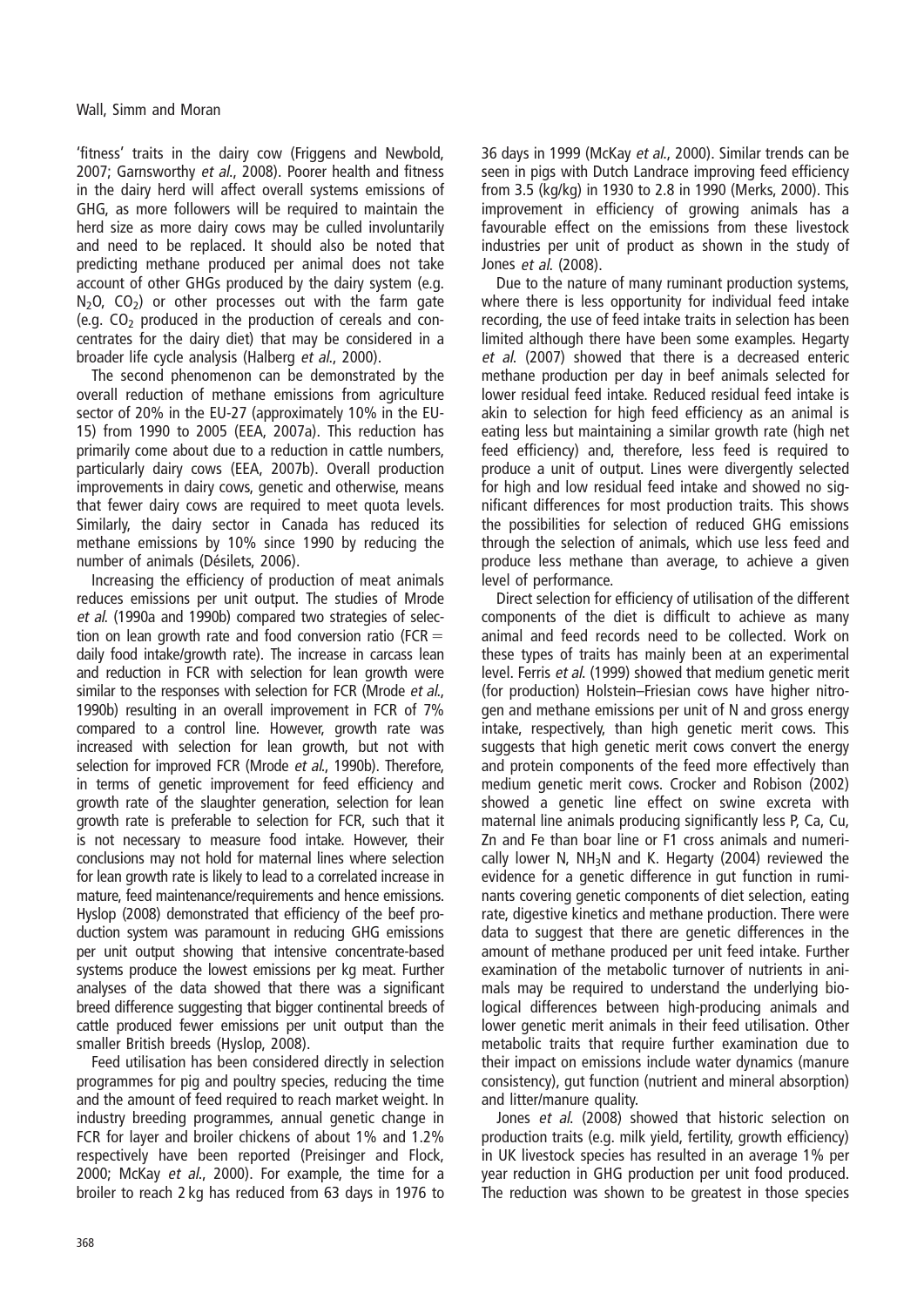with more widespread use of genetic improvement such as layer hens, broiler chickens, pigs and dairy cattle. However, the reductions were a great deal smaller in beef cattle and sheep. This was due to poorer rates of genetic improvement across the population in these sectors and poor dissemination of information from elite breeders to the commercial populations. Jones et al. (2008) speculated that current and future selection goals in many livestock species will continue to result in similar rates of genetic improvement in target traits with a continued benefit in reducing GHG emissions per unit of food produced.

## Mitigation as a result of breeding for reduced wastage at the herd or flock level

Many 'fitness' traits have been shown to have a genetic component demonstrating there is scope to improve them via genetic selection. Broader breeding goals that seek to select animals on an optimal combination of production and fitness traits can help to mitigate GHGs from many livestock systems, as some examples below demonstrate.

Selection for improved fitness traits (lifespan, health, fertility) will help to reduce emissions by reducing wastage of animals. Improving lifespan in dairy cows and breeding beef cows and ewes will reduce GHG emissions of the system by reducing the number of followers required to maintain the herd at a given size. The study of Weiske et al. (2006) showed that optimising the lifetime efficiency of dairy cows, by reducing the replacement rate and exporting surplus heifers from the system as newborns, would reduce GHG emissions by up to 13%.

Data on parity (average parity  $= 3$ ) and milk yield (average milk yield  $= 8580$  kg) for UK-registered Holstein– Friesian cows were taken from the Centre for Dairy Information Breed Performance Statistics 2007 (CDI, 2008) and are summarised in Table 1. A model of a future scenario for registered Holstein–Friesian cows was developed, which allowed the calculation of the age distribution of cows,

Breeding schemes to mitigate greenhouse gas emissions

given current total yield but a different mean parity, equivalent to increasing the longevity of the national herd. An increase in the national average number of parities of 0.5 (new mean parity  $= 3.5$ ) was modelled with cows re-distributed across parities but maintaining overall milk output (constant milk quota output). This model used the Solver function in Microsoft Excel© to define a new herd age profile resulting in the new average age, holding milk yield constant. This resulted in an increase in the numbers of animals in later lactations where yields are higher compared to first lactation animals. This could be achieved if the rates of involuntary culling in early life were improved and, therefore, animals culled for production reasons. UK national GHG inventory reporting methods were used to estimate  $CH<sub>4</sub>$  from enteric fermentation and manure management and  $N<sub>2</sub>O$  from manure management for all milking and follower cows that have not yet entered the dairy herd (Choudrie et al., 2008). The numbers of follower cows were estimated assuming a 70% maiden heifer pregnancy rate and that all surplus heifers and males were sold as newborns and, therefore, did not contribute to the GHG of the dairy system. It should be noted that national inventory reporting methodologies do not account for varying milk yields and rather used a fixed emissions factor multiplied by animal category numbers and do not consider differences in milk yields or diet types.

The effect of increasing the average number of lactations in the national herd is to reduce the number of cows and followers required to maintain national milk quota output levels (Table 1). Table 2 shows that overall  $CH<sub>4</sub>$  is estimated to fall by 4.42% and  $N<sub>2</sub>O$  is estimated to fall by 3.65%. The main reduction in  $CH_4$  and  $N_2O$  emissions comes from this reduction in numbers of followers with approximately 19% reduction in GHG emissions in followers compared to 0.5% reduction from lactating cows. This example assumes that cow milk yield stays constant. The small reduction in emissions from the milking herd is due to a redistribution of animals across lactation numbers, with first lactation animals having lower yields than later lactation animals.

Table 1 Current distribution of UK-registered Holstein–Friesian cows over parities with mean parity  $=$  3 (CDI, 2008) and a simulated future distribution of Holstein–Friesian cows over parities with <sup>a</sup> mean parity 3.5

| Parity                               | Current cows/parity (mean $=$ 3) | Future cows/parity (mean $=$ 3.5) | Milk (kg) |  |
|--------------------------------------|----------------------------------|-----------------------------------|-----------|--|
|                                      | 130 605                          | 105 946                           | 7757      |  |
|                                      | 112739                           | 89091                             | 8920      |  |
|                                      | 81803                            | 69828                             | 9340      |  |
| 4                                    | 59345                            | 66216                             | 9336      |  |
| 5                                    | 42 160                           | 56585                             | 9141      |  |
| 6                                    | 26849                            | 42 138                            | 8875      |  |
|                                      | 15073                            | 26 487                            | 8572      |  |
| 8                                    | 7753                             | 13243                             | 8241      |  |
| 9                                    | 3843                             | 6020                              | 7849      |  |
| $10+$                                | 3903                             | 6020                              | 7772      |  |
| 0-12-month-old females               | 186579                           | 151 352                           |           |  |
| 12-24-month-old pregnant females     | 130 605                          | 105 946                           |           |  |
| 12-24-month-old non-pregnant females | 55974                            | 45 4 05                           |           |  |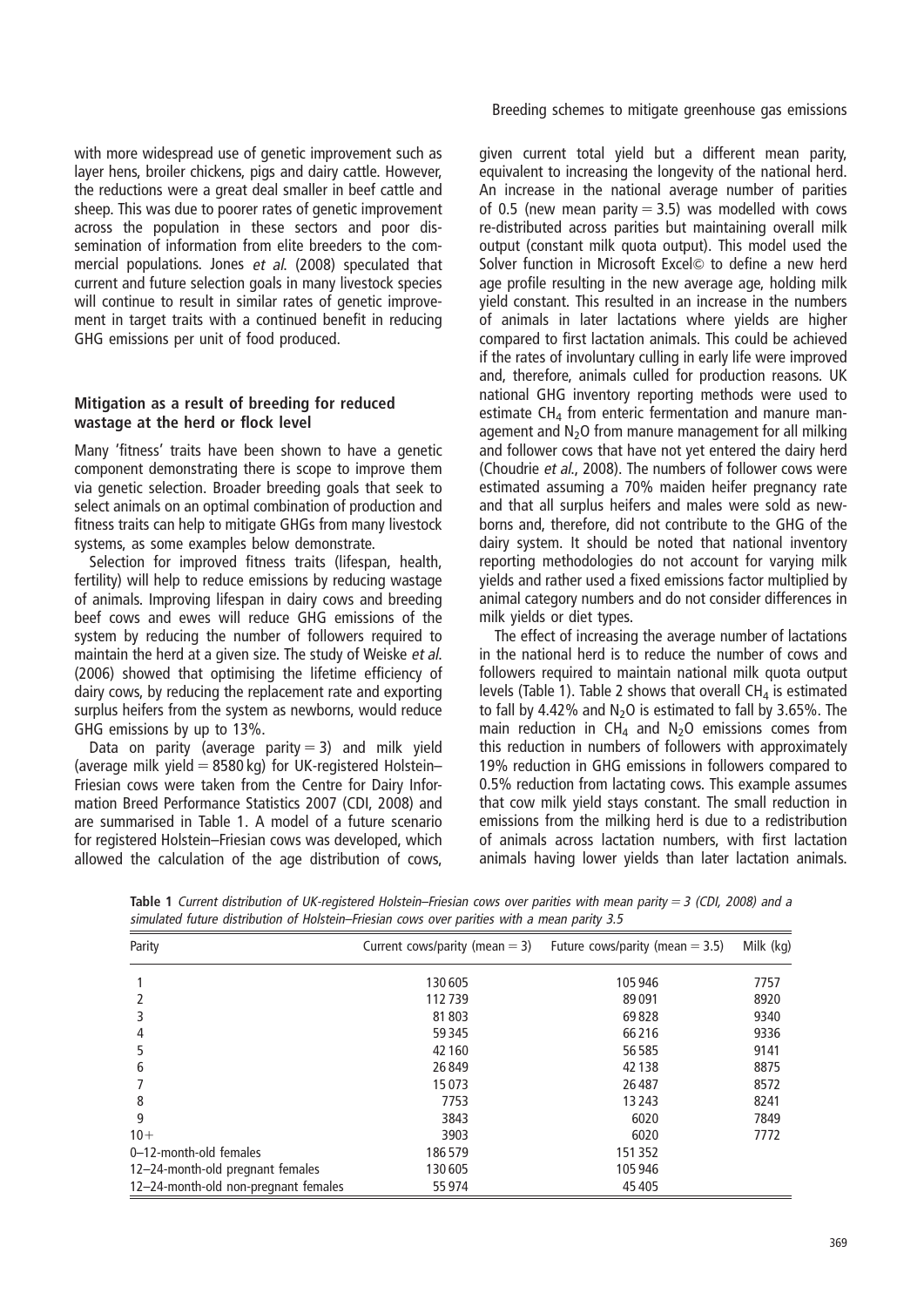|              | Methane (kt/year) |        |              | Nitrous oxide (kt/year) |        |              |
|--------------|-------------------|--------|--------------|-------------------------|--------|--------------|
|              | Current           | Future | % Difference | Current                 | Future | % Difference |
| Milking cows | 61.98             | 61.66  | $-0.52$      | 1.005                   | 0.999  | $-0.52$      |
| Young stock  | 16.75             | 13.59  | $-18.87$     | 0.207                   | 0.168  | $-18.88$     |
| Total        | 78.73             | 75.25  | $-4.42$      | 1.212                   | 1.167  | $-3.65$      |

Table 2 Prediction of methane and nitrous oxide emissions (t/year) from UK-registered Holstein–Friesian cows under the current national scenario (mean parity  $= 3$ ) and a future national scenario with a mean parity of 3.5

 $t =$  tonnes:  $kt =$  kilo tonnes.

When lifespan increases, there are more animals in later lactations than first lactation. However, it is likely that milk yield will continue to increase over time as a result of genetic improvement and, therefore, fewer cows will be required to maintain a constant milk output.

The time required to increase the average parity via genetic selection of the national herd depends on selection intensity and genetic variation. At current values for the heritability and relative economic value of lifespan (and correlated traits) used in that UK national dairy selection index, profitable lifetime index (£PLI), the expected annual response is approximately 0.045 lactations per year (Wall et al., 2006). Therefore, it would take 11 years to increase lifespan by 0.5 lactations using currently available selection tools and index weights.

Improving health and fertility will reduce involuntary culling rates and thereby reduce emissions from dairy systems and beef and sheep systems (increased maternal survival) by reducing the numbers of followers required to maintain the herd at a given size. Improving fertility will reduce calving/lambing intervals and inseminations resulting in shorter dry/unproductive periods. This reduces management costs as well as emissions. Garnsworthy (2004) estimated, via modelling, that if cow fertility was restored to 1995 levels from 2003 levels, methane emissions from the dairy industry would reduce by 10% to 15%. Selection for health should reduce treatment costs (and lower antibiotic use), reduce inefficiencies from product withdrawal during treatment and reducing emissions by maintaining the productivity level of the animal (which is reduced during periods of poor health), all of which contribute to reduced emissions, as well as count to improving animal welfare.

Improving calving and maternal traits will reduce emissions by improving survival of offspring during the peri-, neo- and post-natal periods. This will reduce wastage in a farming system, thereby decreasing overall emissions as well as improving calf and dam welfare and survival.

# Direct selection to reduce emissions

Direct selection for reduced GHG emissions would ideally be based on direct measurement of methane emissions. It is important to note that direct measurement of all sources of methane emissions from individual animals (exhaled by the animal due to enteric fermentation, flatulence and to a lesser extent from manure) may prove difficult. However,

expired air samples may be taken from individual animals or groups of animals. Air samples can be analysed for their methane concentrations using infrared spectroscopy, gas chromatography, mass spectroscopy or a tuneable laser diode. Several techniques have been used to take air samples, such as respiration chambers, head boxes, hoods, masks and polytunnels (Makkar and Vercoe, 2007). Variation has been reported between animals, between breeds and across time (Herd et al., 2002) providing potential for improvement through genetic selection. However, measuring methane production directly from animals is currently difficult and direct selection on reduced methane emissions may prove difficult in practice. Development of new direct and/or indirect measurement techniques will help to enhance the capability for reducing emissions through genetic selection. In the meantime, we can make improvements through selection on traits that have a correlated effect on emissions as described earlier. This is particularly effective because it also improves profitability for the farmer.

# Developing new indices to include mitigation options

Broader breeding goals, including production and nonproduction traits, have become the norm in many livestock species. In other words, selection is usually on a combination of production and 'fitness' (health, fertility, longevity) traits. Breeding goals can be built in a number of ways including the popular method of weighting traits by their relative economic value (REV). These REVs tend to be calculated by estimating the marginal economic cost or benefit to the system of a unit change in the traits being examined. A lot of the example traits given earlier have been incorporated into indices for particular livestock sectors. However, livestock industries have more recently been accounting for societal views of aspects of farming systems, including issues such as welfare, biodiversity, food safety, health properties and environment.

Taking account of societal views in an economic framework of a selection index can be difficult, as they are a combination of market and non-market attributes (Olesen et al., 1999). Non-market goods are those that typically cannot be transacted in conventional markets but whose provision increases social welfare. Many non-market goods have public good characteristics, meaning that the public sector (i.e. government) often has to intervene to address the so-called market failure in their adequate provision. That is, while some attributes provide public good, there is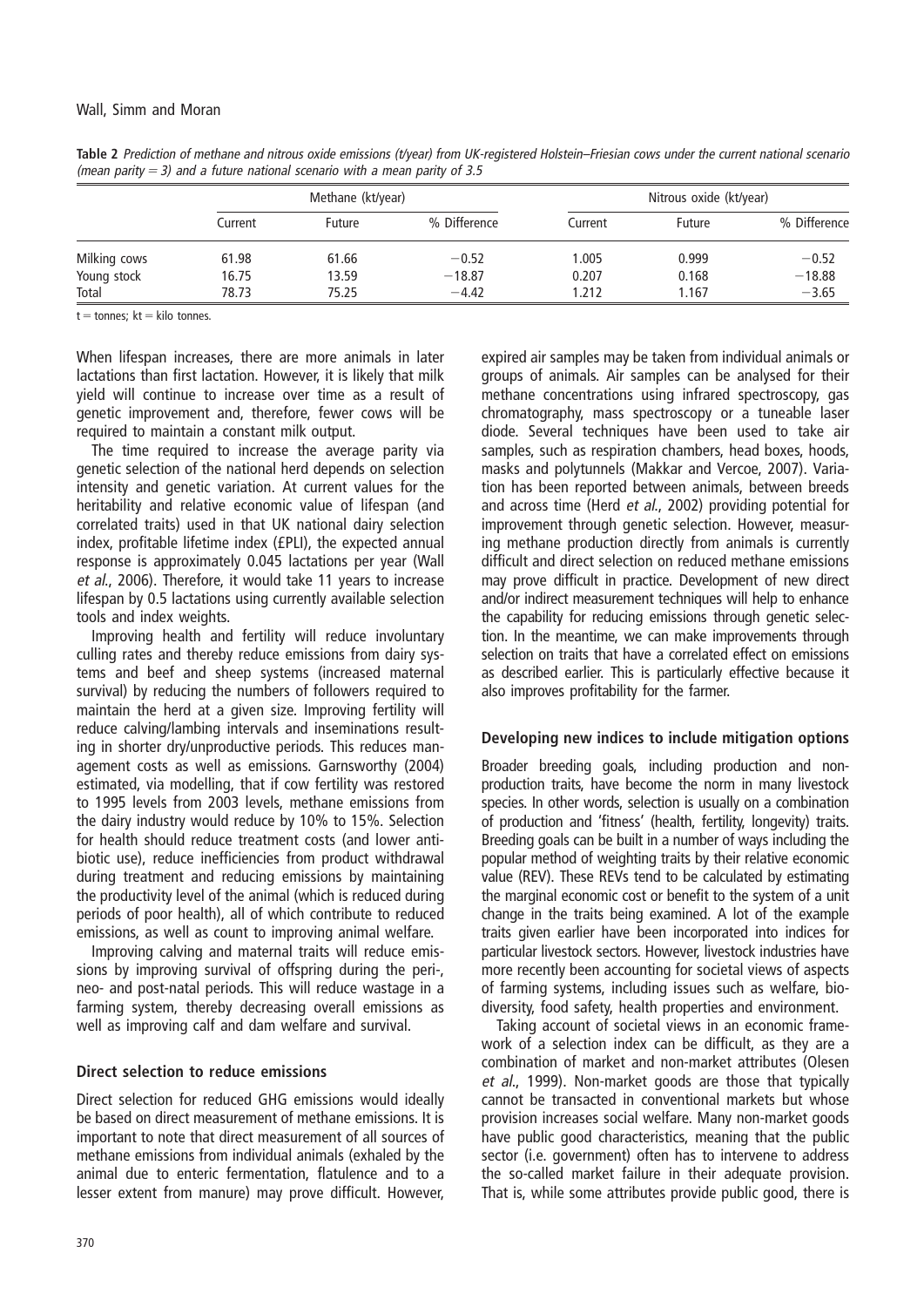by definition no corresponding monetary return from their provision. Nielsen et al. (2008) reviewed methods that could be used to include environmental and welfare considerations in breeding goals. Restricted or desired gains approaches derive index weights that restrict unwanted changes or achieve the desired response in traits of interest. For example, Wall et al. (2007) showed how restricted index methodology could be used to halt the expected genetic decline in fitness traits in dairy cattle if selection were to continue on the current UK economic index. The difficulty in restricted/desired gains index methodology is developing a robust way of deciding on the desired outcomes of selection. The studies of Nielsen et al. (2005 and 2006) showed that non-market values could be added to economic values for traits in a dairy breeding goal. The non-market values were derived based on the amount of genetic response in milk production the dairy industry was willing to lose in order to improve functional traits. This method is also dependent on defining the desired response in functional traits and tradeoffs between production and functional traits.

Another approach would be to use the economic index framework but utilise new methodology to calculate economic weights for traits that have no clear direct market value. Amer (2006) advocated methods of calculating economic values using market research approaches such as conjoint analysis, in which consumers are asked to assign preferences for the differing components of the product. Nielsen and Amer (2007) described a methodology by which consumer choice is taken into account in the breeding objective. This method allows public perception to be used to derive economic weights for goals without an explicit economic cost/benefit. These studies highlight the importance of number of respondents and questions/ options presented in determining consumer preferences.

Many traits described earlier, including those routinely included in current selection indices, have an indirect environmental impact and therefore the effect of a change in these traits can be expressed in an environmental impact unit such as global warming potential or carbon equivalents (e.g. lifespan example given earlier). Farm models could be used to model the emissions from a livestock system and the effect that a change in a trait (e.g. fertility) would have on overall emissions. This is similar to the framework used to estimate REVs, and the weightings derived ('relative environmental values') could be used to create an environmental selection index. However, as with all indices using weightings other than those based on expected market values, such indices may produce suboptimal profitability for producers.

## An example of integrating environmental economics and dairy selection tools

From a public perspective (e.g. government) the economic appraisal of GHG emissions is complex, and mitigation options must compare the costs associated with that option with the benefits in terms of emissions damage-avoided. The latter is approximated by the shadow price of carbon

Breeding schemes to mitigate greenhouse gas emissions



Figure 2 Shadow price of carbon in £GBP (Great British Pound) per tonne of CO<sub>2</sub> equivalents ( $E/t$  CO<sub>2</sub> eq.) to 2050 based on 2007 prices and a 2% per annum increase (Defra, 2007).

(SPC), which is derived from the best estimate of the present value of damages associated with a tonne of GHG emission in carbon dioxide equivalents (CO<sub>2</sub> eq.; Defra, 2007). The value of the SPC is the focal point of much research in the economics of climate change around the world. Figure 2 shows the value of SPC as estimated by the UK Department of the Environment, Food and Rural Affairs (Defra, 2007). The SPC is being used across UK government departments to help appraise suggested public mitigation policies. It could also conceivably become the basis of a publicly backed breeding initiative aimed at GHG mitigation from livestock. Figure 2 shows that the value of SPC is rising through time, reflecting the increasing marginal damage of a tonne of GHG, when added to a growing stock of atmospheric GHGs. This SPC is useful because it provides a benchmark against which to judge the cost efficiency of mitigation options as well as providing a monetary value for GHG emissions.

However, the SPC is not the only prevailing carbon 'price'. Since 2005, the EU Emissions Trading Scheme (ETS) has been in existence for the transaction of carbon allowances in a restricted or capped market between holders of credits and those that need to pay for them as a cheaper alternative than mitigating their emissions through some technological add-on or production alteration. In theory, the SPC and the ETS prices should converge (Stern, 2007). This is not proved here, but the basic point is that either of them provides a shadow value that could ultimately be built into a breeding index. By way of motivating this development, suppose, not inconceivably as in New Zealand, that agriculture is forced into an emissions trading scheme and that farmers must hold valuable permits either through initial allocation or by purchasing in the ETS. Such a policy move will immediately move GHG mitigation traits from a public to a private breeding objective. By extension, the prevailing emissions price becomes the relevant economic weight that should be incorporated in any breeding index that includes mitigation potential.

The study of Stott et al. (2005) described how REVs are calculated for traits included in the UK dairy profit index (£PLI) using dynamic programming tools to model a whole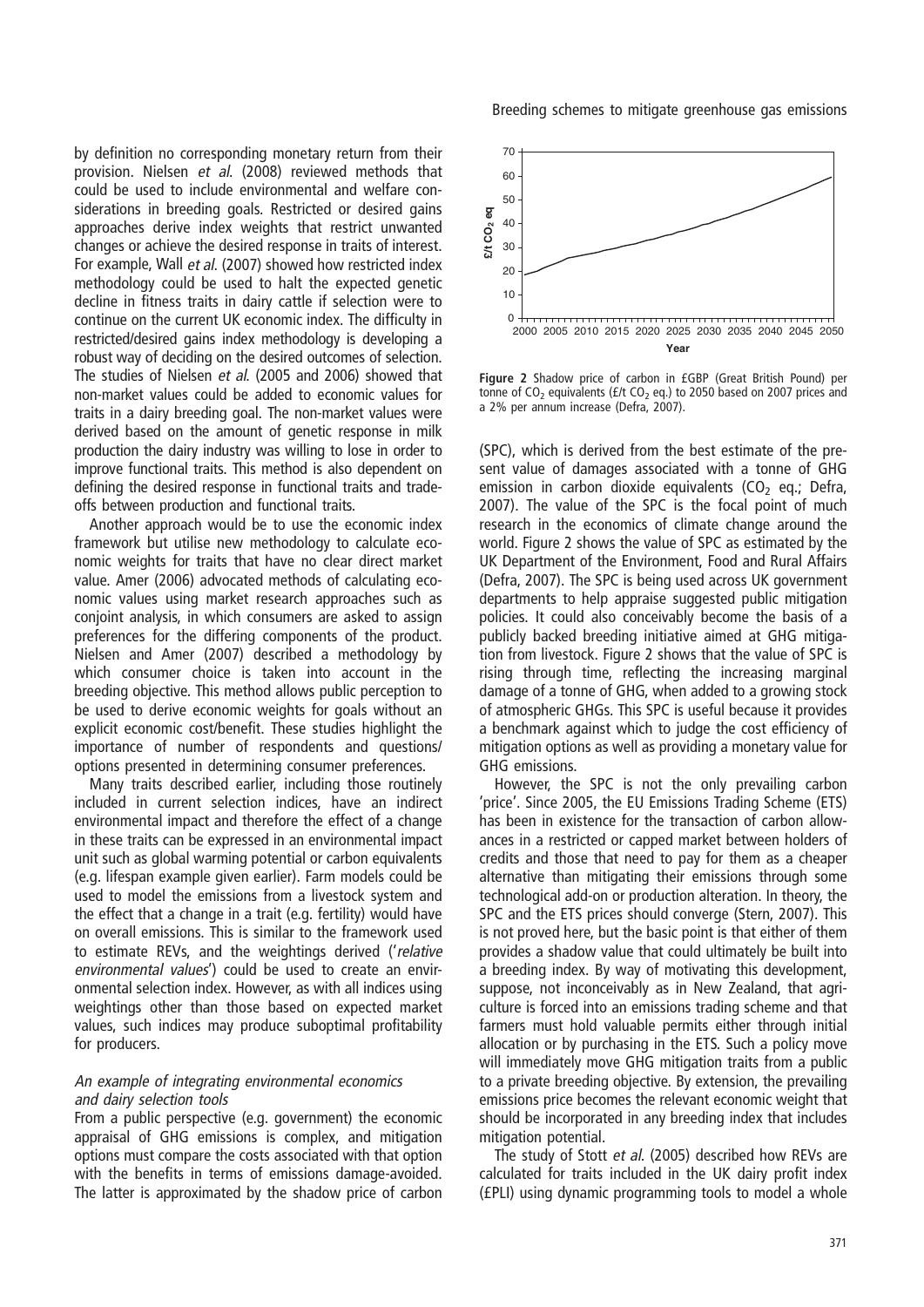

Figure 3 Proportion of methane  $(CH_4)$  emissions due to enteric fermentation and manure management and nitrous oxide ( $N_2$ O) emissions from the milking herd and young stock, expressed in tonnes of  $CO<sub>2</sub>$ equivalents for the dairy system defined by Stott et al. (2005).

farm system. The REV for each trait is calculated by examining the consequence of a unit change in a trait of interest on net farm revenue, while keeping all other traits in the index fixed. The model parameters used by Stott et al. (2005) and IPCC Tier II methodologies (IPCC, 2006) were used to model the CH<sub>4</sub> (enteric fermentation and manure management) and  $N_2O$  (manure management) emissions from the whole farm system (young stock and milking herd) used to calculate REVs for £PLI. Under IPCC framework,  $N<sub>2</sub>O$  emissions due to nitrogen excretion when cows are grazing should be reported in the agricultural soils of the inventory framework. This study, however, will include these emissions as it accounts for over 45% of the total nitrogen excreted by the dairy system. Emissions due to managed spreading of organic or inorganic fertiliser on land or due to other processes in the farming system were not considered. Figure 3 shows that the largest proportion of GHG emissions from the defined dairy system is due to enteric fermentation in the milking herd, with over 59% of the total GHG emissions. The young stock contributed over 20% of the total GHG emissions, which included  $CH<sub>4</sub>$ from enteric fermentation and  $CH<sub>4</sub>$  and  $N<sub>2</sub>O$  from manure storage. Overall, the dairy system produced approximately 791 t (tonnes)  $CO<sub>2</sub>$  eq. per annum.

The SPC provides a useful mechanism of considering the cost of GHG emissions in an economic index framework, such as £PLI. The shadow cost to the dairy herd of GHG emissions was calculated by multiplying the current value of the SPC (2008 value = £26.50/t CO<sub>2</sub> eq., Figure 2) by the total GHG emissions from the system described in Figure 3.



Figure 4 Shadow price of carbon (SPC) to the herd in £GBP per annum when milk yield is improved.

This equated to annual shadow cost to the dairy herd of £20 957 per annum or 1.95 pence/kg milk produced. The REV considering the SPC for milk yield was then calculated by increasing milk yield in percentage units while holding all other traits fixed (Figure 4). The impact of improving milk yield on GHG emissions and therefore the overall shadow cost of emissions to the farm is that fewer cows and followers are required to maintain a fixed herd output. Improving milk yield by 1% decreased the GHG emissions from the dairy system by 4.8 t  $CO<sub>2</sub>$  eq. This resulted in a new annual shadow cost to the dairy herd of approximately £20 830 per annum (or 1.94 p/kg milk), a reduction of £127 per annum. The SPC REV for milk yield was calculated to be £0.012/kg of milk per cow per annum, or £3.64 per genetic standard deviation unit. For cows born in 2005, the mean predicted transmitting ability for milk was 148 kg with a standard deviation of 303 kg (DairyCo breeding +, 2008). Adding this to the current £PLI would result in a relative weight in the index of 6% compared to the other production and functional traits already incorporated in £PLI.

This example shows a method by which a non-market or shadow environmental value can be incorporated into selection indices using increased milk yield to reduce the herd size required to maintain herd output as the goal trait. This example is dependent on the existence of the SPC, which is now an accepted policy currency in the UK for GHG policy appraisal. While this shadow price is relevant to public policy appraisal, its use is likely to move into private decisions as government seeks ways to implement the 'polluter pays' principle for negative externalities. A similar framework could be applied to other traits under selection to estimate a new suite of REVs that consider combinations of market and non-market traits (positive and negative). As it happens however, progress on the derivation of nonmarket values for other public good traits is lagging behind the climate change example. While there is evidence on the public's willingness to pay for welfare, much less information is available for example on livestock-related biodiversity benefits. Also, once an economic framework has been established to value non-market goods mechanisms (e.g. taxation, policy, legislation) must be put in place to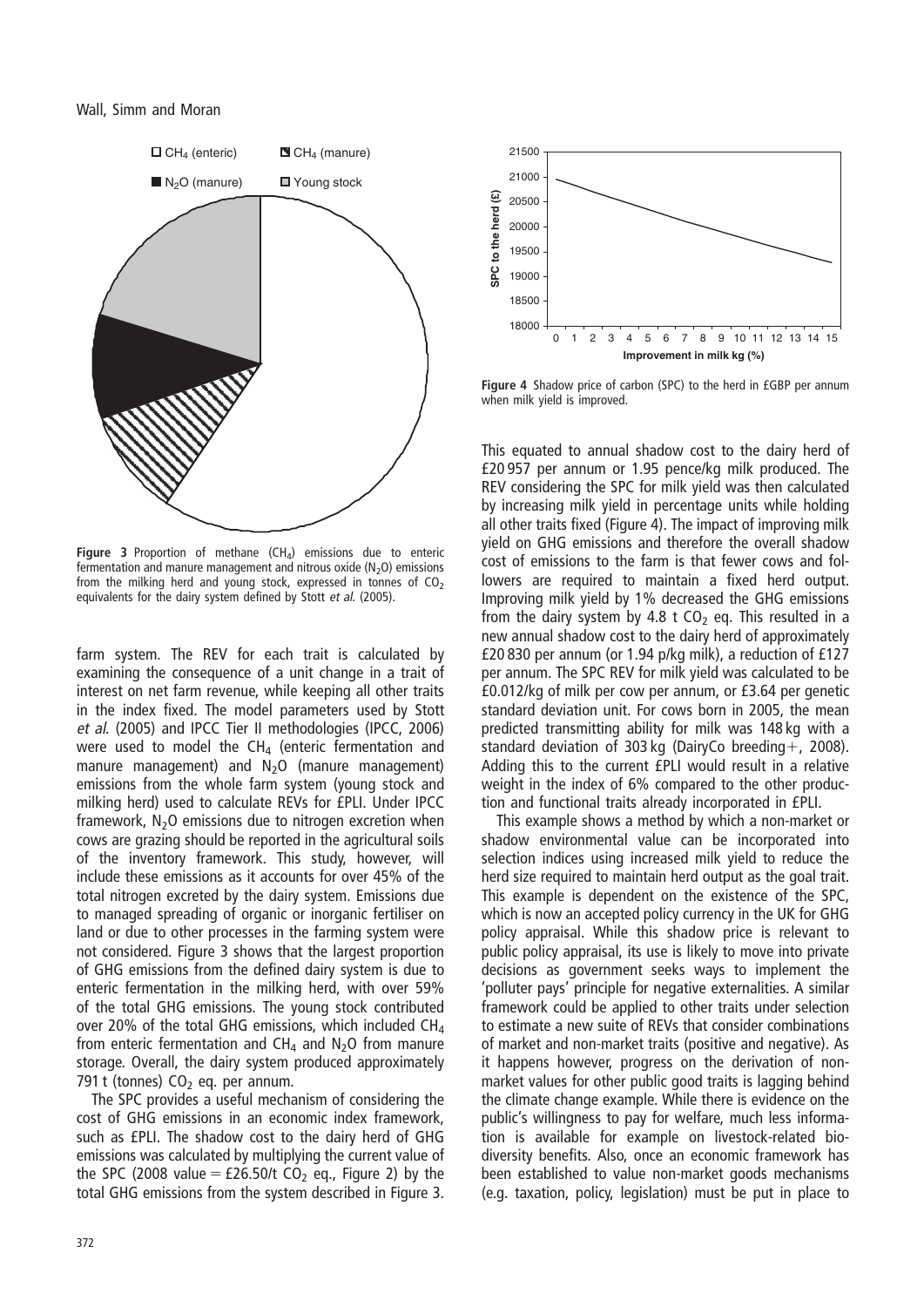ensure that these externalities can be internalised to the system and the farmer responds to the non-market signal. Amer (1994) discusses how supply-side triggers can be incorporated into breeding schemes, helping government subsidise farmers for achieving desired goals by changing the breeding objective.

Note also that many of the other traits included in £PLI, such as lifespan and health and fertility traits, will have an additional favourable impact on GHG emissions by improving overall system efficiency as discussed elsewhere in this paper.

## Interaction between genetics and systems

Production in many livestock species has been improved via genetic selection, as shown earlier. However, overall improvements in productivity are not solely as a result of genetics but also, in part, as a result of management changes such as increased grain content in the diet. For example, in 2002, one-third of the world grain production was fed to livestock – mainly pigs, poultry and dairy cows (Steinfeld et al., 2006). These genetic and management improvements have led to improved productivity parameters for livestock across all world regions, with improvements more marked in industrialised countries. For example, the world kg meat output/kg biomass of chicken meat has increased from 1.83 in 1980 to 2.47 in 2005 and for pig meat has increased from 0.31 to 0.45 (FAO, 2006a). Improving the efficiency with which animals convert feed into saleable product reduces overall emissions by producing the same amount of that livestock commodity with reduced inputs.

Although this paper has focused on the potential role that genetics may play in mitigating emissions from livestock systems, there is undoubtedly a large nutritional component with much ongoing research on the differences between diets in methane emissions and the use of additives in diets to reduce emissions (Moss et al. (2000) for review). However, little work has been done on the potential role of genetics on emissions, particularly considering the role of genetics in the whole farming system and its interaction with feeding strategy and management policies (e.g. energy balance, housing periods, fertilisation and manure management). Robertson and Waghorn (2002) showed a genotype X environment (diet) interaction on the methane emissions from dairy systems with US genotypes producing 8% to 11% less methane, as a percentage of gross energy intake, compared to New Zealand genotypes, on both pasture and total mixed rations diets.

Selection indices have tended to be expressed in terms of a generalised system representative of the 'average' dairy farm. However, as shown by Hyslop (2008) there are differences in the emissions and economics (not shown) depending on the production system and the animals used within that system (i.e. an animal of a particular genotype will perform differently on a high input system than on a low input system). The system parameters and relative economics will also differ from production type to production Breeding schemes to mitigate greenhouse gas emissions

type. For example, recent work has shown that the economics of body tissue mobilisation differs depending on the calving system employed (spring <sup>v</sup>. autumn) due to the different costs of feed at grazing opposed to winter feeding (Wall et al., 2008). There are also likely to be environmental impact differences in traits related to tissue utilisation and wastage depending on system types. In developing environmental indices, it will be important to consider the different systems to help farmers account for the long-term environmental impact in their choice of breeding animals, specific to their system of production. For example, in dairy cows is it better, in environmental terms, to gather and preserve feed for winter feeding or for cows to store some of that energy as body lipid and then use it during the winter? Is it more efficient for the cow to produce milk of low solids content ready for direct consumption, increasing the volume of milk to be transported, or for factories to alter high solids content low volume milk to suit intended use? The answer to these and other similar questions may dictate the type of dairy cow for the future. Similar questions arise in other livestock sectors.

Climate change, to some degree, is inevitable. This means that the environment in which livestock are managed will change (e.g. changes in mean temperature, grass growth seasons, drought and flood prevalence, duration of housing periods). Genetic improvement can be used as a tool to help livestock species adapt to the new environment as well as help to mitigate emissions. Examples include selection for heat tolerance (e.g. Ravagnolo and Misztal, 2000), selection for hardiness traits (could be introduced for other breeds through crossing or by breed substitution) and selection for efficiency/sustainability of production levels in future systems (change in dietary regimes). Genotype by environment interaction may also become important in adaptation to climate change, especially if changes are extreme or for breeds already being used at the limit of their adaptation 'envelope', so that animals are suitable for the new production systems needed to adapt to climate change (e.g. new disease challenges, shorter/longer housing periods, changes in feed quality).

## **Discussion**

Selection for efficient production has a clear benefit in mitigating emissions, as illustrated here in. This may be achieved by selecting high-productivity animals and feeding higher concentrate diets. However, this leads to conflicts with other societal priorities, such as maximising the availability of cereal crops for direct human consumption, and hence affect the sustainability of livestock production. Selection solely for higher-producing animals has known knock-on effects on essential 'fitness' traits, which also affects sustainability. Therefore, it is important to consider a broader range of traits in selection indices and fit with other system characteristics to ensure longer-term sustainability.

Abberton et al. (2008) described a variety of forage breeding options to help mitigate GHG emissions. There is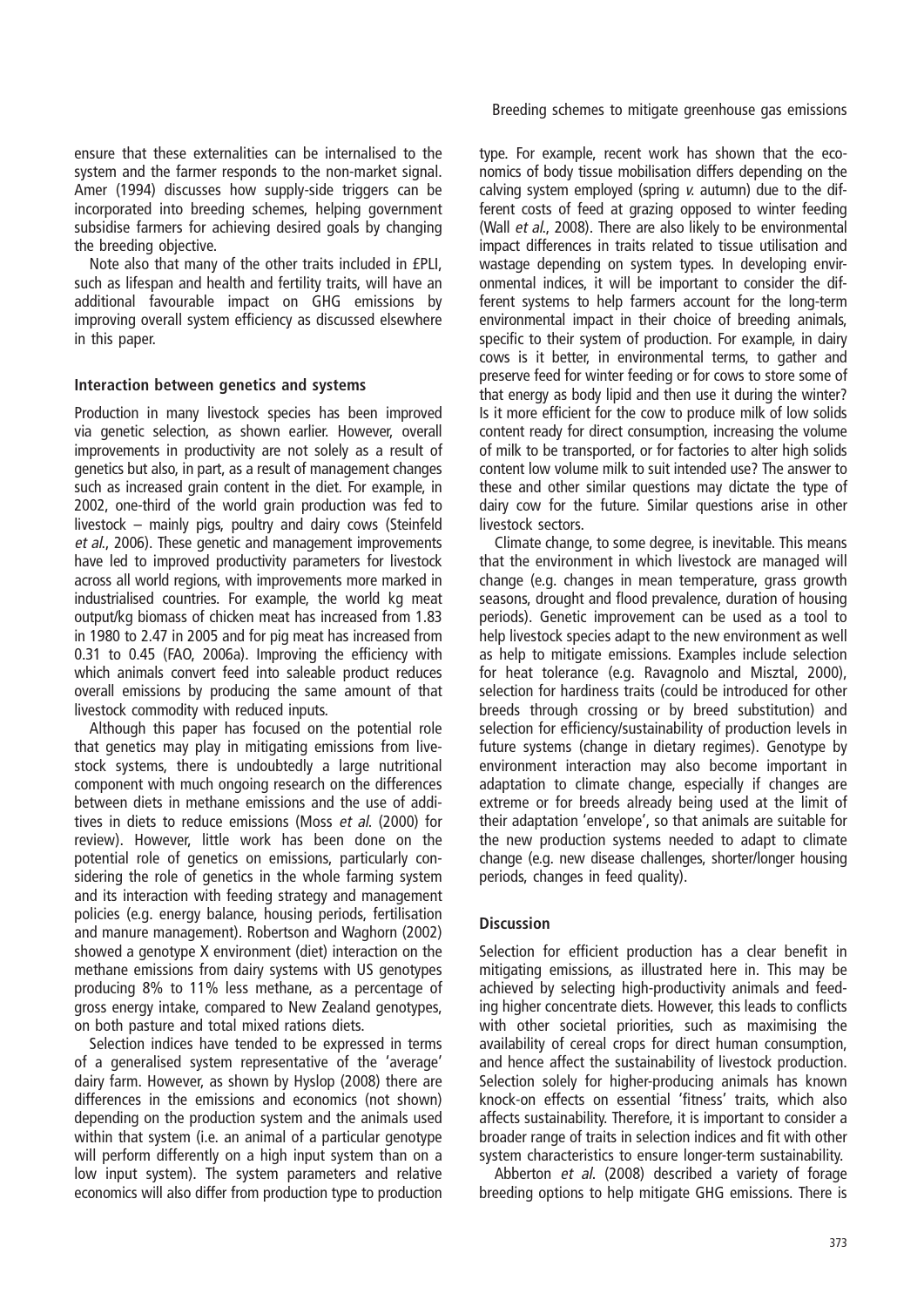increased merit in organising and optimising forage breeding and animal breeding strategies such that the interaction is optimal for both productivity and environmental impact. A recent study (Moran et al., 2007) has shown the very high value of animal and plant genetics research and development in helping to deliver on likely future policy priorities, including responding to global climate change. This research showed that plant and animal genetic improvement is expected to deliver public good rates of return ranging between 11% and 61% for the case studies examined, many times higher than 3.5%, the recommended UK Government Treasury rate of return for public investment.

This paper has focused primarily on methods to increase the efficiency of production by using genetic selection to improve the efficiency of the animal, individually or as part of a wider farming system. However, the definition of a system boundary may impact on the final evaluation of genetic improvement as a mitigation option. As shown with life cycle analysis, there are many parts of the production chain that have an environmental impact (production of feed, housing and maintenance of systems, digestion of feed by animals, slaughtering and processing, transport and storage, domestic consumption and waste disposal) (e.g. Halberg et al., 2000). In general, the objective of genetic improvement is to alter animals through breeding choices to improve the efficiency of the farming system. When the boundary to the system lies outside the farm gate (e.g. incorporating food transport and processing) it becomes more difficult for the farmer to influence these processes and their efficiency and the breeding choice that the farmer makes will have less of an impact, unless considered in an integrated chain of production. In an integrated meat production chain, where benefits, up/downstream of the farm system, are distributed across the chain, it may become economically beneficial for farmers to select for optimal carcass characteristics, thereby, minimising the wastage in factory processing of carcasses. However, in the UK, there are few examples where such integrated chains exist and the current payment system pays little extra in terms of differential carcass production, thereby, limiting the incentives to farmers to select for traits that will benefit the processor.

The methods by which environment policies/legislations are enforced will determine how producers will respond. Current UK inventory methods (Choudrie et al., 2008) focus on animal numbers and, therefore, the easiest mitigation option for reducing GHG emissions from UK agriculture is to reduce the animal numbers. However, reducing animal numbers will reduce product output and unless demand for UK livestock product drops, the GHG emissions associated with livestock production will simply be exported elsewhere in the world, potentially to a region where the system of production is less efficient and has wider environmental impacts (e.g. deforestation). In the era of 'One Planet Living', it makes little sense to export the problem of emissions from livestock in the UK to another part of the world, by buying in product from abroad when the impact of doing

that could have a much larger impact in a global sense. If the 'emissions' from a farming system were calculated based solely on animal numbers, farmers will drive efficiency optimising animal numbers and product output, particularly in a production quota system. If system type is also considered (e.g. forage <sup>v</sup>. concentrate diets), producers will drive efficiency within their own system circumstances, including carbon sequestration (e.g. Soussana et al., 2009). In these cases, breeding goals could consider GXE and, potentially, customisation of selection indices allowing farmers to select for the optimum set of traits to suit their system. In the future, we may move to a scenario whereby farm audits include environmental impact. In this scenario, producers will have to examine entire system efficiencies and balance the environmental budget of their system. In this latter situation, selecting animals with metabolic differences in the efficiency with which they absorb and use nutrients (e.g. low <sup>v</sup>. high methane producers) will become important.

Technological advances will occur, which we can harness in livestock production to mitigate climate change, and animal breeding could change to utilise these advances and management changes. For example, breeding goals may be developed, which could select animals with suitable excreta for the use in biodigestors. Breeding programmes could be developed that breed animals specifically to utilise by-product from processes such as biofuel production, which may reduce overall impact of biofuel and animal production chain.

External forces, above mitigation of GHG emissions, will also impact on livestock selection objectives into the future. World meat consumption is expected to double by 2050 from its 2001 level of 228 million tonnes (FAO, 2006b). This will be coupled with a change in the ability of different regions in the world being able to produce agricultural products, with crop productivity expected to increase in mid- to high latitude regions and decrease in lower latitude regions (IPCC, 2007b). We are fast approaching an era in food production, when the demand for animal products outweighs the global ability to produce the product in the perceived environmentally friendly and/or socially acceptable way. Perceptions of what is socially acceptable, considering environment, welfare, animal and human health to name but a few factors, is likely to vary from region to region as well as across time (Tilman et al., 2002). Integrating these complex factors into local selection policies needs to be considered and measured with an understanding of the wider implications. However, livestock breeding schemes will provide some of the tools to allow agriculture to address the challenges that climate change, and other global changes, will bring.

# **Conclusions**

There is significant potential for GHG mitigation in agriculture. Nutrient leakage from farming systems, in terms of greenhouse gases and other environmental pollutants, will attract costs and so, breeding strategies will need to be tailored to optimise production within nutrient use constraints. This study has shown that there is potential to reduce emissions from livestock systems by selection on correlated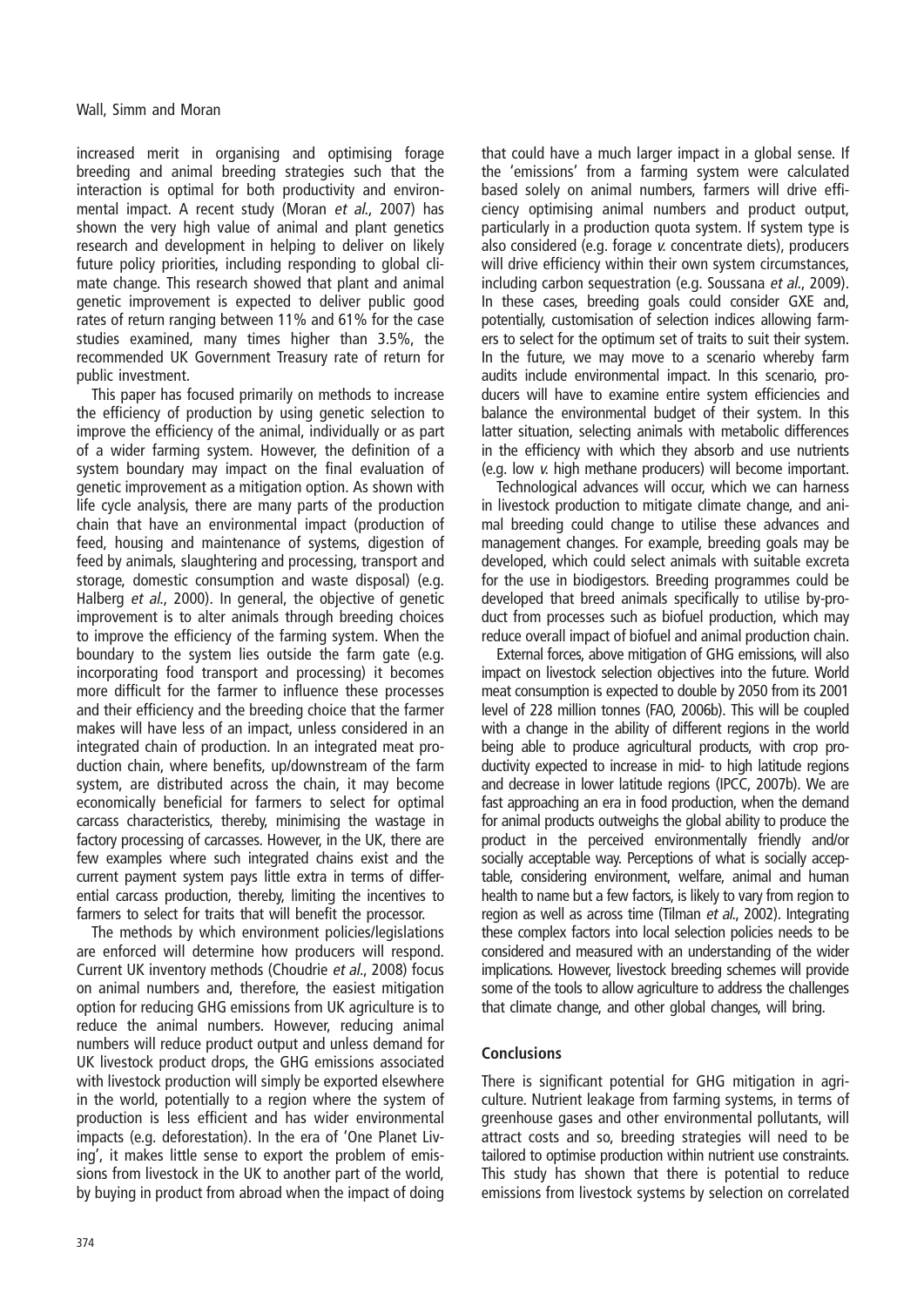traits. For example, selecting on traits that improve the efficiency of the system (e.g. residual feed intake, longevity) has a favourable effect on system emissions as well as improving future sustainability of the system. The development of breeding goals that incorporate environmental concerns is both desirable and possible. However, new measurement techniques for direct and indirect emissions will improve the potential to reduce emissions by harnessing these measurements in genetic selection.

#### Acknowledgements

The Rural and Environmental Research and Analysis Directorate is gratefully acknowledged for supporting this work. Thanks to many colleagues that have contributed to discussion of this work, particularly Matt Bell, Mike Coffey and Colin Morgan.

#### References

Abberton MT, Marshall AH, Humphreys MW and Macduff JH 2008. Genetic improvement of forage crops for climate change mitigation. In Proceedings of the Livestock and Global Climate Change Conference, 17–20 May 2008, Hammamet, Tunisia, pp. 48–51.

Amer PR 1994. Economic theory and breeding objectives. In Proceedings of the 5th World Congress on Genetics Applied to Livestock Production, Guelph, Canada, vol. 18, pp. 197–204.

Amer PR 2006. Approaches to formulating breeding objectives. In Proceedings of the 8th World Congress on Genetics Applied to Livestock Production, 13–18 August 2006, Belo Horizonte, Brazil, abstract no. 31-01.

Amon B, Kryvoruchko V, Amon T and Zechmeister-Boltenstern S 2006. Methane, nitrous oxide and ammonia emissions during storage and after application of dairy cattle slurry and influence of slurry treatment. Agriculture, Ecosystems & Environment 112, 153–162.

CDI 2008. The Centre for Dairy Improvement Breed Performance Statistics – 2007 Holstein Edition. Retrieved July 20, 2009, from http://195.153.22.85/cdi/ Documentation/Holstein/BreedStats\_HOL2007\_combined.pdf

Coffey MP, Simm G, Oldham JD, Hill WG and Brotherstone S 2004. Genotype and diet effects on energy balance in the first three lactations of dairy cows. Journal of Dairy Science 87, 4318–4326.

Choudrie SL, Jackson J, Watterson JD, Murrells T, Passant N, Thomson A, Cardenas L, Leech A, Mobbs DC and Thistlethwaite G 2008. UK Greenhouse Gas Inventory, 1990 to 2006: Annual Report for submission under the Framework Convention on Climate Change. AEA Group report to Defra. AEA Technology plc, Harwell, UK, AEAT/ENV/R/2582. ISBN 0-9554823-4-2.

Crocker AW and Robison OW 2002. Genetic and nutritional effects on swine excreta. Journal of Animal Science 80, 2809–2816.

DairyCo breeding + 2008. Holstein Cow Genetic Evaluation Reports, August 2008 Proofs. Retrieved September 30, 2008, from http://62.25.97.246/ reports.asp?b=HOL

Defra 2007. The Social Cost of Carbon and the Shadow Price of Carbon: What They Are, And How to Use Them in Economic Appraisal in the UK. Retrieved July 30, 2009, from http://www.defra.gov.uk/environment/climatechange/ research/carboncost/pdf/background.pdf

Defra 2008. Agriculture in the UK 2008 – Tables and Charts. Retrieved March 30, 2009, from https://statistics.defra.gov.uk/esg/publications/auk/2008/excel.asp

De Haan D, Steinfeld H and Blackburn H 1996. Livestock and the environment: finding a balance. Report to the World Bank, FAO and USAID. Retrieved September 30, 2008, from http://www.fao.org/docrep/x5303e/x5303e00.HTM

Désilets E 2006. Greenhouse gas mitigation program from Canadian agriculture. Final Report. Dairy Farmers of Canada. Retrieved July 30th, 2009 from http://www.dairygoodness.ca/NR/rdonlyres/F0ED4A38-9B6D-480E-9613- A2BF13315557/0/Our\_cows\_our\_air\_final\_report.pdf

EEA 2007a. Greenhouse gas emission trends and projections in Europe 2007: tracking progress towards Kyoto targets. EEA Report No. 5/2007. European Environment Agency, Copenhagen, Denmark.

## Breeding schemes to mitigate greenhouse gas emissions

EEA 2007b. Annual European Community greenhouse gas inventory 1990–2005 and inventory report 2007, Submission to the UNFCCC Secretariat. EEA Technical Report No. 7/2007. European Environment Agency, Copenhagen, Denmark.

European Union 2000. First European Climate Change Programme. Retrieved September 30, 2008, from http://ec.europa.eu/environment/climat/home\_ en.htm

FAO 2006a. FAO Statistical Databases. Food and Agriculture Organization of the United Nations, Rome, Italy. Retrieved September 30, 2008, from http:// faostat.fao.org

FAO 2006b. World agriculture: towards 2030/2050. Interim Report. June 2006. Food and Agriculture Organization of the United Nations, Rome, Italy.

Ferris CP, Gordon FJ, Patterson DC, Porter MG and Yan T 1999. The effect of genetic merit and concentrate proportion in the diet on the nutrient utilization by lactating dairy cows. Journal of Agricultural Science 132, 483–490.

Friggens NC and Newbold JR 2007. Towards a biological basis for predicting nutrient partitioning: the dairy cow as an example. Animal 1, 87–97.

Garnsworthy PC 2004. The environmental impact of fertility in dairy cows: a modelling approach to predict methane and ammonia emissions. Animal Feed Science and Technology 112, 211–223.

Garnsworthy PC, Sinclair KD and Webb R 2008. Integration of physiological mechanisms that influence fertility in dairy cows. Animal 2, 1144–1152.

Gill M, Smith P and Wilkinson JM 2009. Mitigating climate change: the role of domestic livestock. Animal 4, 323–333.

Halberg N, Kristensen IS and Dalgaard T 2000. Linking data sources and models at the levels of processes, farm types and regions. In Agricultural data for life cycle analysis (ed. BP Weidema and MJG Meeusen), pp. 16–30. Agricultural Economics Research Institute, The Hague, The Netherlands.

Hegarty RS 2004. Genotype differences and their impact on digestive function of ruminants: a review. Australian Journal of Experimental Agriculture 44, 459–467.

Hegarty RS, Goopy JP, Herd RM and McCorkell B 2007. Cattle selection for lower residual feed intake have reduced daily methane production. Journal of Animal Science 85, 1479–1486.

Hensen A, Olesen JE, Petersen SO, Sneath R, Weiske A and Yamulki S 2006. Mitigation of greenhouse gas emissions from livestock production. Agriculture, Ecosystems & Environment 112, 105–248.

Herd RM, Arthur PF, Hegarty RS and Archer JA 2002. Potential to reduce greenhouse gas emissions from beef production by selection for reduced residual feed intake. In Proceedings of the 7th World Congress on Genetics Applied to Livestock Production, 19–23 August 2002, Montpellier, France.

Hyslop JJ 2008. Simulating the global warming potential and ammonia emissions figures for a range of suckler herd breeding strategies and beef cattle finishing systems. In Proceedings of the Livestock and Global Climate Change Conference, 17–20 May 2008, Hammamet, Tunisia.

International Panel for Climate Change (IPCC) 2006. Chapter 10: emissions from livestock and manure management. In 2006 IPCC guidelines for national greenhouse gas inventories (ed. HS Eggleston, L Buendia, K Miwa, T Ngara and K Tanabe), chapter 10, pp. 10.1–10.87. Institute for Global Environmental Strategies (IGES), Hayama, Japan.

IPCC 2007a. Climate change 2007 – mitigation of climate change. Contribution of Working Group III to the Fourth Assessment Report of the IPCC. Cambridge University Press, New York, USA.

IPCC 2007b. Climate change 2007 – impacts, adaptation and vulnerability. Contribution of Working Group II to the Fourth Assessment Report of the IPCC. Cambridge University Press, New York, USA.

Jones HE, Warkup CC, Williams A and Audsley E 2008. The effect of genetic improvement on emission from livestock systems. In Proceedings of the European Association of Animal Production, 24–27 August 2008, Vilnius, Lithuania, Session 5.6, p. 28.

Jouany J-P and Morgavi DP 2007. Use of 'natural' products as alternatives to antibiotic feed additives in ruminant production. Animal 1, 1443–1466.

Makkar HPS and Vercoe PE 2007. Measuring methane production from ruminants. Springer, Dordrecht, The Netherlands.

Martin C, Morgavi DP and Doreau M 2009. Methane mitigation in ruminants: from microbe to the farm scale. Animal 4, 351–365.

McKay JC, Barton NF, Koerhuis ANM and McAdam J 2000. The challenge of genetic change in the broiler chicken. In The challenge of genetic change in